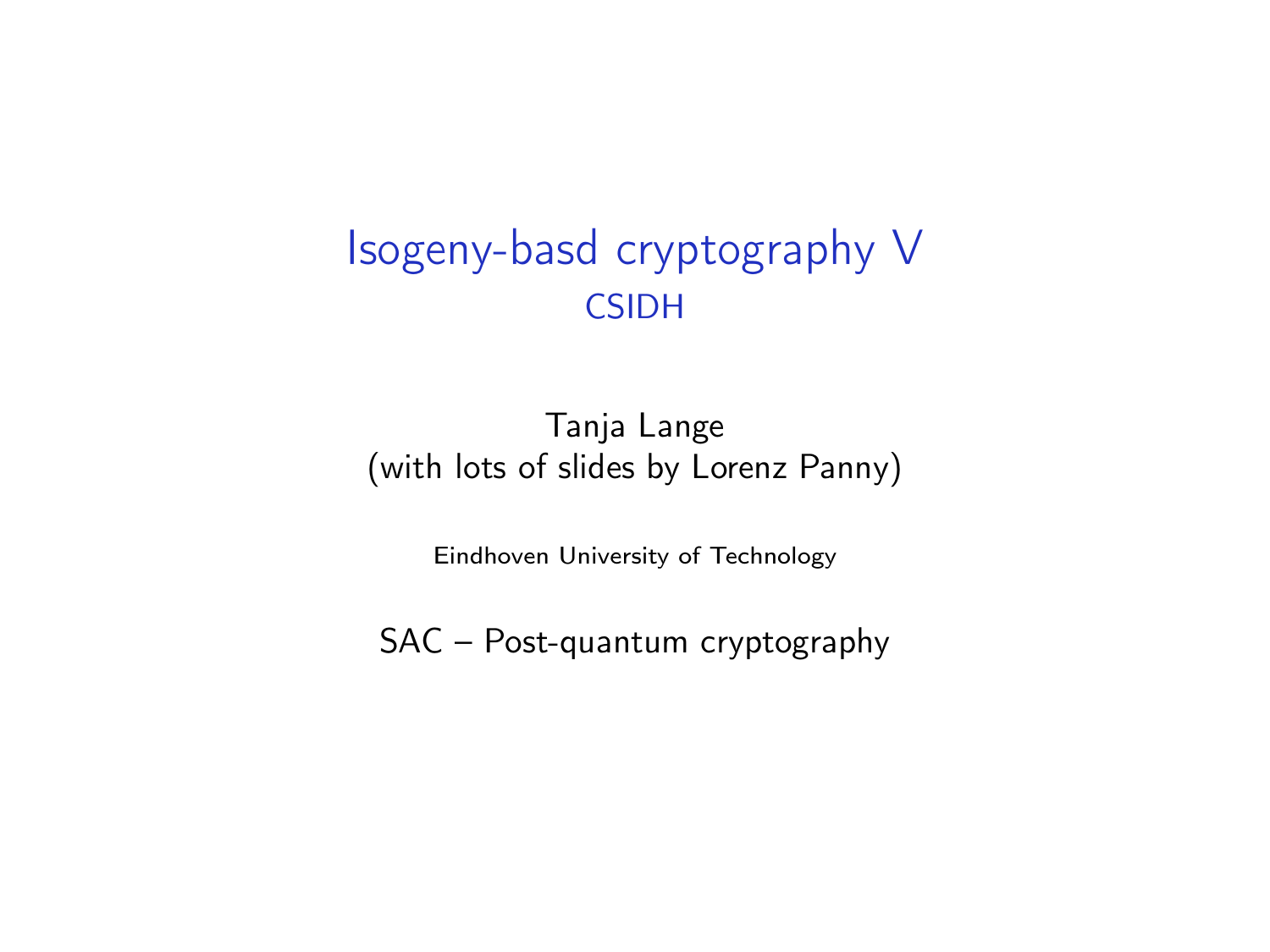### CSIDH in one slide

- $\blacktriangleright$  Choose some small odd primes  $\ell_1, ..., \ell_n$ .
- $\triangleright$  Make sure  $p = 4 \cdot \ell_1 \cdots \ell_n 1$  is prime.
- In Let  $X = \{y^2 = x^3 + Ax^2 + x \text{ over } \mathbb{F}_p \text{ with } p+1 \text{ points}\}.$
- $\blacktriangleright$  Look at the  $\ell_i$ -isogenies defined over  $\mathbb{F}_p$  within X.



- $\triangleright$  Walking "left" and "right" on any  $\ell_i$ -subgraph is efficient.
- ► We can represent  $E \in X$  as a single coefficient  $A \in \mathbb{F}_{p}$ .

Tanja Lange Isogeny-basd cryptography V 2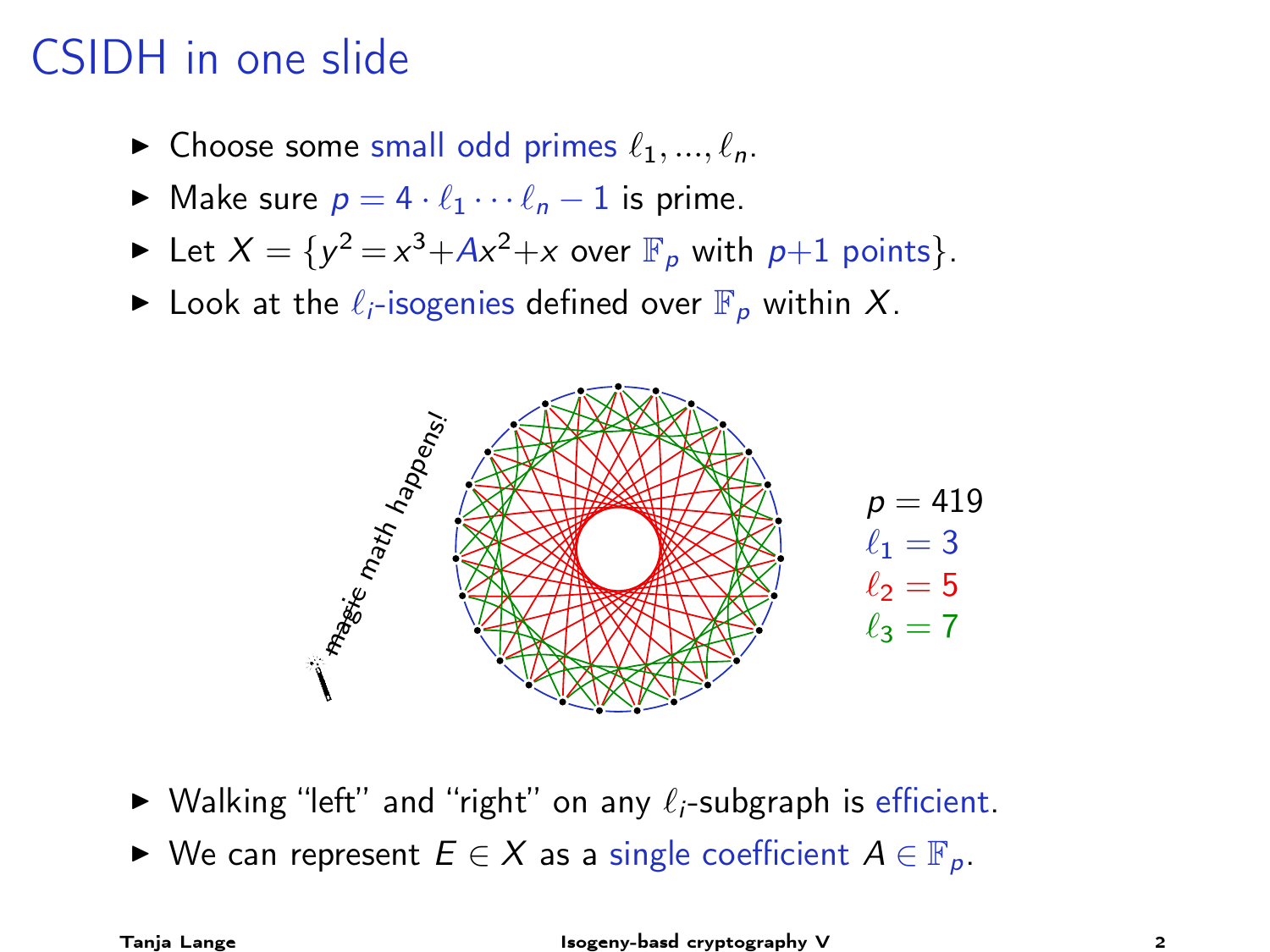#### Walking in the CSIDH graph

Taking a "positive" step on the  $\ell_i$ -subgraph.

- 1. Find a point  $(x, y) \in E$  of order  $\ell_i$  with  $x, y \in \mathbb{F}_p$ . The order of any  $(x, y) \in E$  divides  $p + 1$ , so  $[(p + 1)/\ell_i](x, y) = \infty$ or a point of order  $\ell_i$ . Sample a new point if you get  $\infty$ .
- 2. Compute the isogeny with kernel  $\langle (x, y) \rangle$  using Vélu's formulas.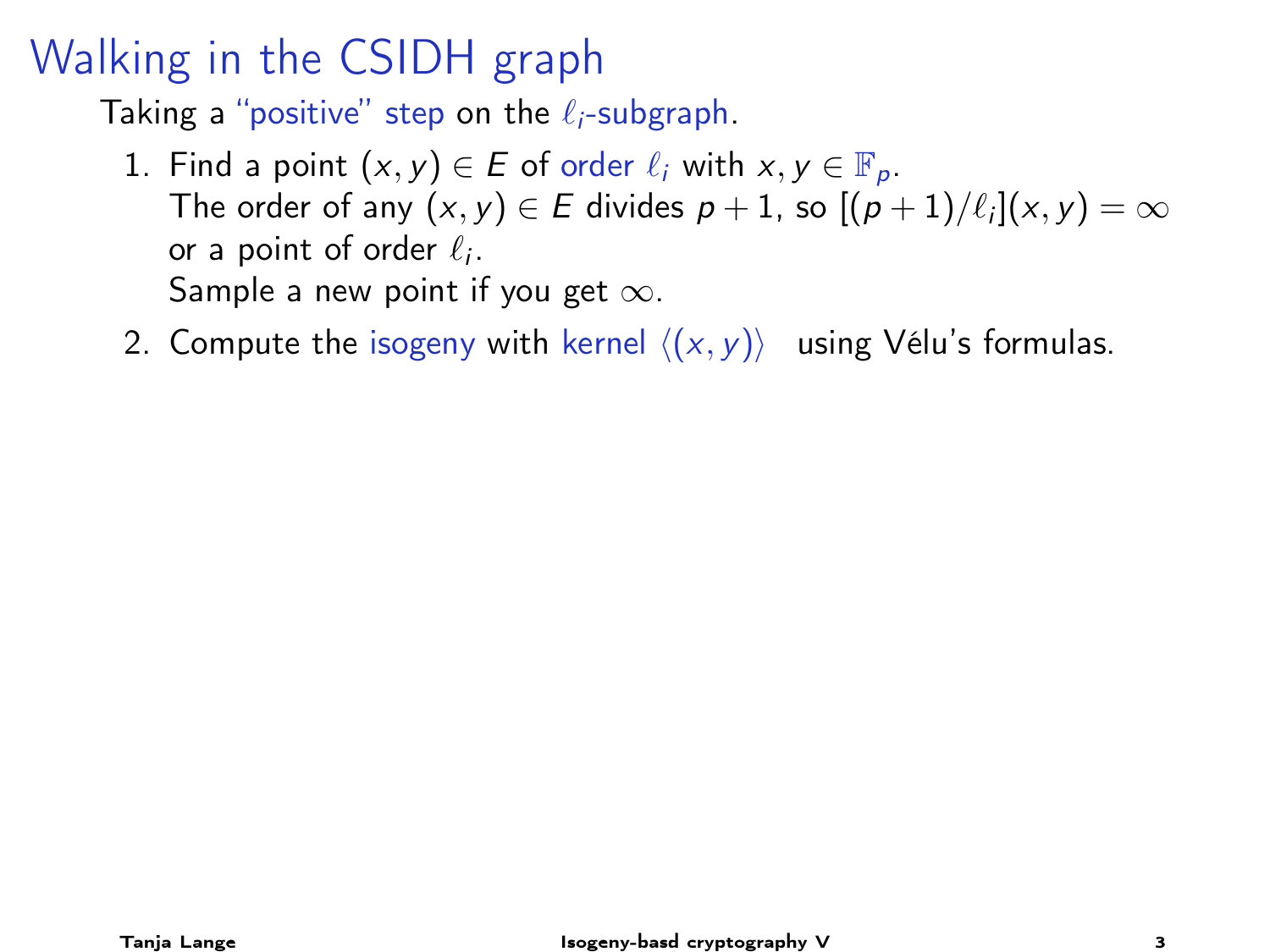#### Walking in the CSIDH graph

Taking a "positive" step on the  $\ell_i$ -subgraph.

- 1. Find a point  $(x, y) \in E$  of order  $\ell_i$  with  $x, y \in \mathbb{F}_p$ . The order of any  $(x, y) \in E$  divides  $p + 1$ , so  $[(p + 1)/\ell_i](x, y) = \infty$ or a point of order  $\ell_i$ . Sample a new point if you get  $\infty$ .
- 2. Compute the isogeny with kernel  $\langle (x, y) \rangle$  using Vélu's formulas.

Taking a "negative" step on the  $\ell_i$ -subgraph.

- 1. Find a point  $(x, y) \in E$  of order  $\ell_i$  with  $x \in \mathbb{F}_p$  but  $y \notin \mathbb{F}_p$ . Same test as above to find such a point.
- 2. Compute the isogeny with kernel  $\langle (x, y) \rangle$  using Vélu's formulas.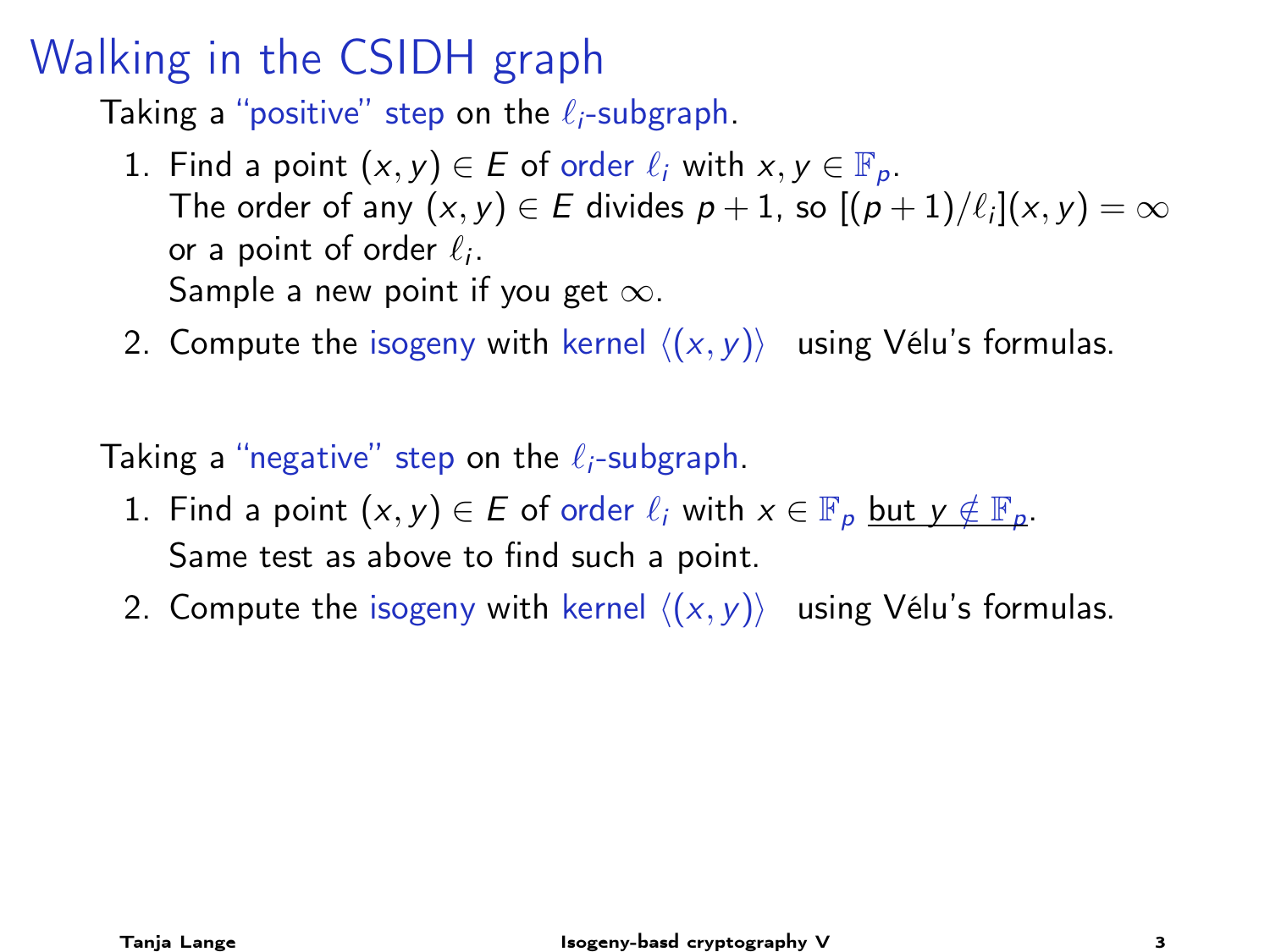#### Walking in the CSIDH graph

Taking a "positive" step on the  $\ell_i$ -subgraph.

- 1. Find a point  $(x, y) \in E$  of order  $\ell_i$  with  $x, y \in \mathbb{F}_p$ . The order of any  $(x, y) \in E$  divides  $p + 1$ , so  $[(p + 1)/\ell_i](x, y) = \infty$ or a point of order  $\ell_i$ . Sample a new point if you get  $\infty$ .
- 2. Compute the isogeny with kernel  $\langle (x, y) \rangle$  using Vélu's formulas.

Taking a "negative" step on the  $\ell_i$ -subgraph.

- 1. Find a point  $(x, y) \in E$  of order  $\ell_i$  with  $x \in \mathbb{F}_p$  but  $y \notin \mathbb{F}_p$ . Same test as above to find such a point.
- 2. Compute the isogeny with kernel  $\langle (x, y) \rangle$  using Vélu's formulas.

Upshot: With "x-only' arithmetic" everything happens over  $\mathbb{F}_p$ .

 $\implies$  Efficient to implement! There are several more speedups, such as pushing points through isogenies.

For math details see talk IV.

Tanja Lange Isogeny-basd cryptography V 3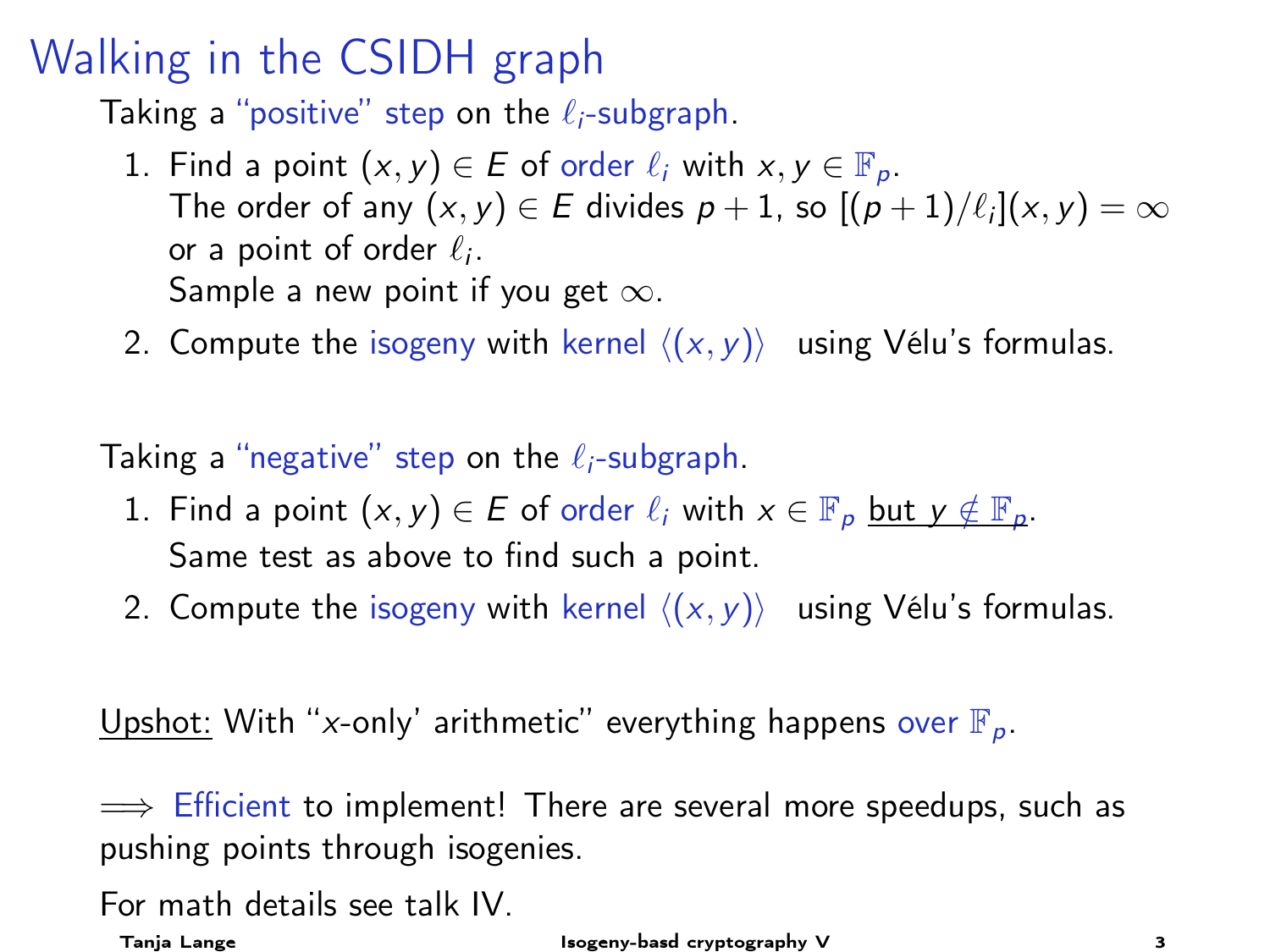"CSIDH: an efficient post-quantum commutative group action"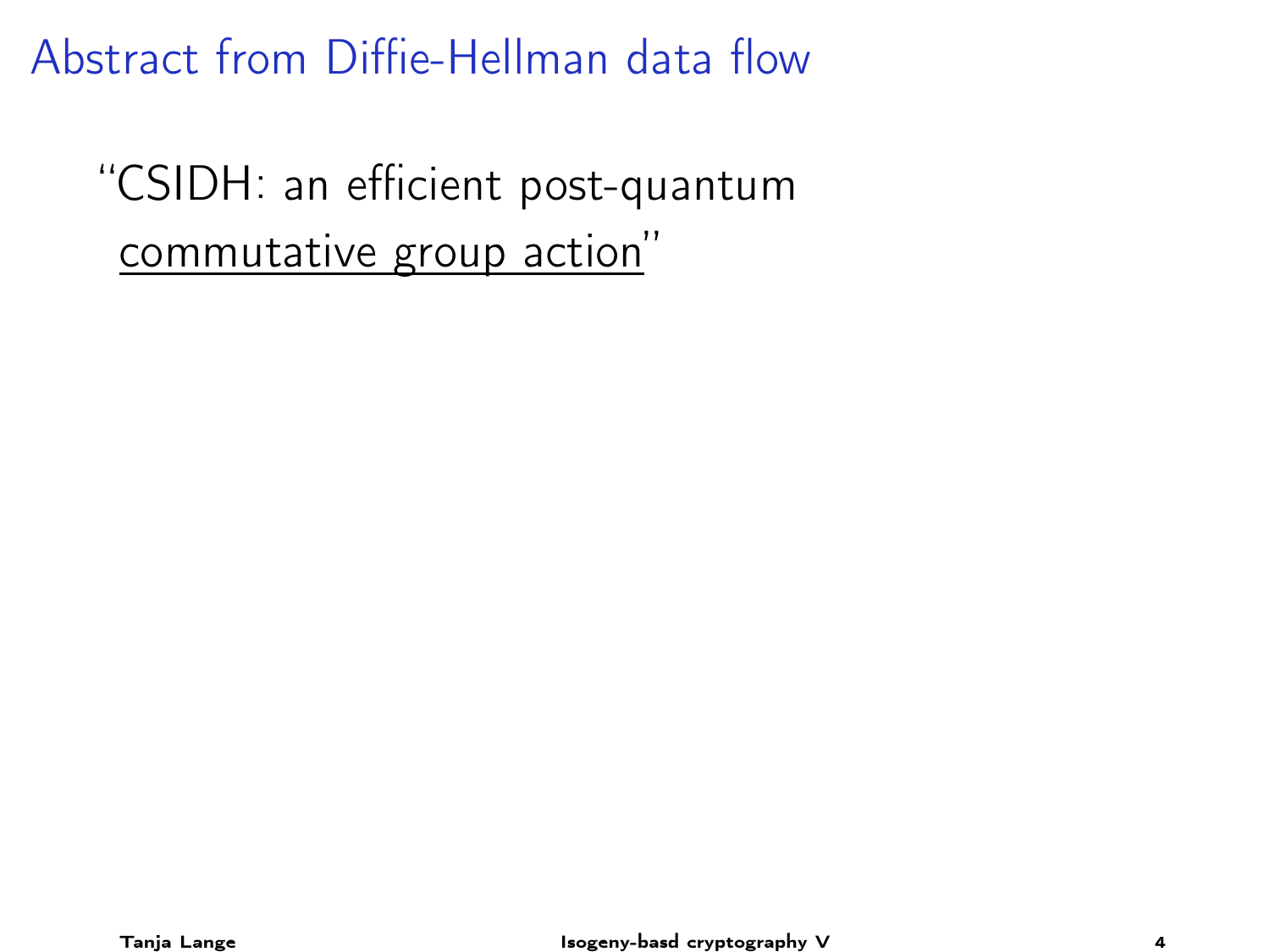# "CSIDH: an efficient post-quantum commutative group action"

Cycles are compatible: [right then  $left] =$  [left then right]  $\rightsquigarrow$  only need to keep track of total step counts for each  $\ell_i.$ Example:  $[+, +, -, -, -, +, -, -]$  just becomes  $(+1, 0, -3) \in \mathbb{Z}^3$ .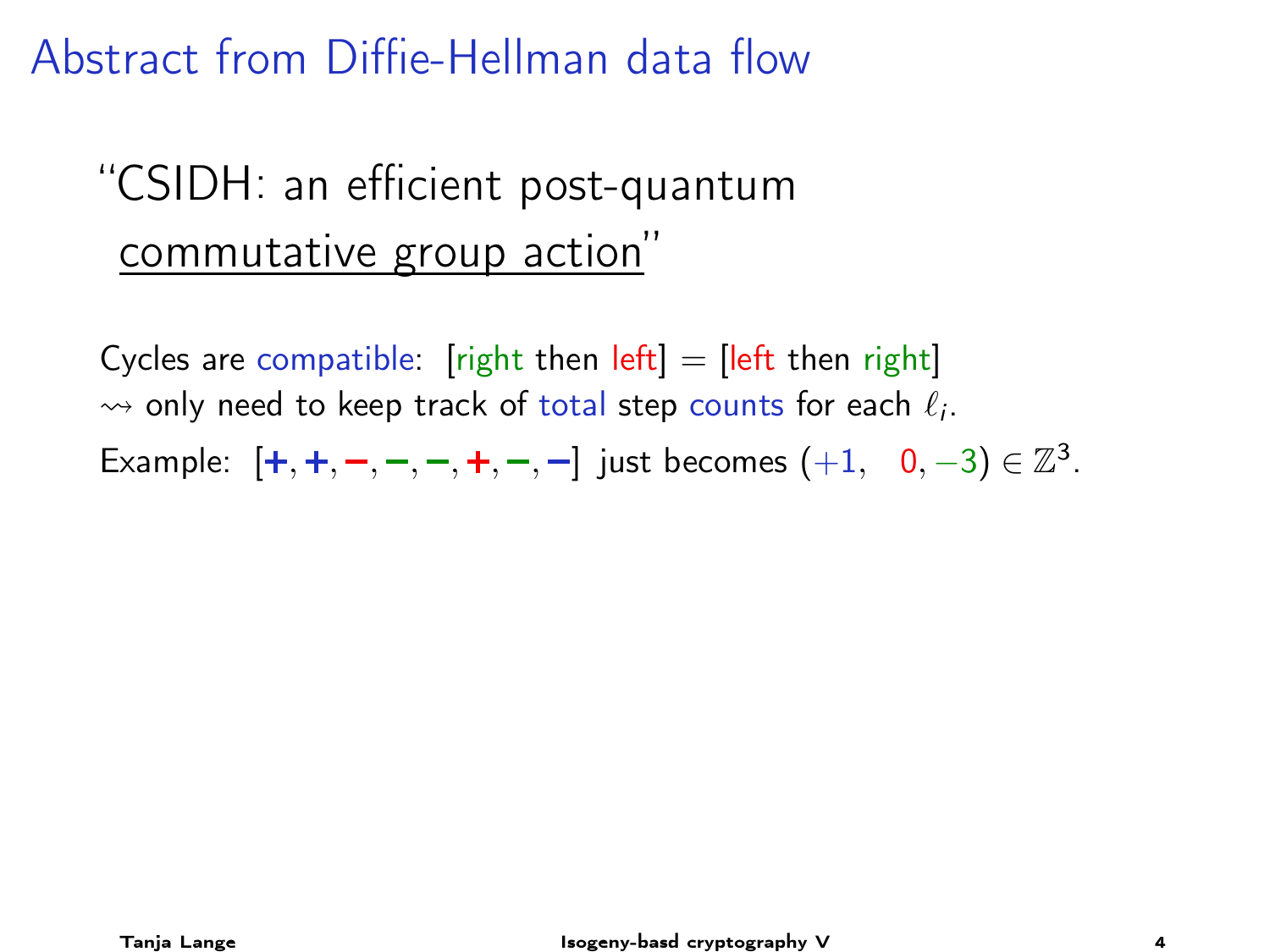# "CSIDH: an efficient post-quantum commutative group action"

Cycles are compatible: [right then  $left] =$  [left then right]  $\rightsquigarrow$  only need to keep track of total step counts for each  $\ell_i.$ Example:  $[+, +, -, -, -, +, -, -]$  just becomes  $(+1, 0, -3) \in \mathbb{Z}^3$ .

There is a group action of  $(\mathbb{Z}^n, +)$  on our set of curves X!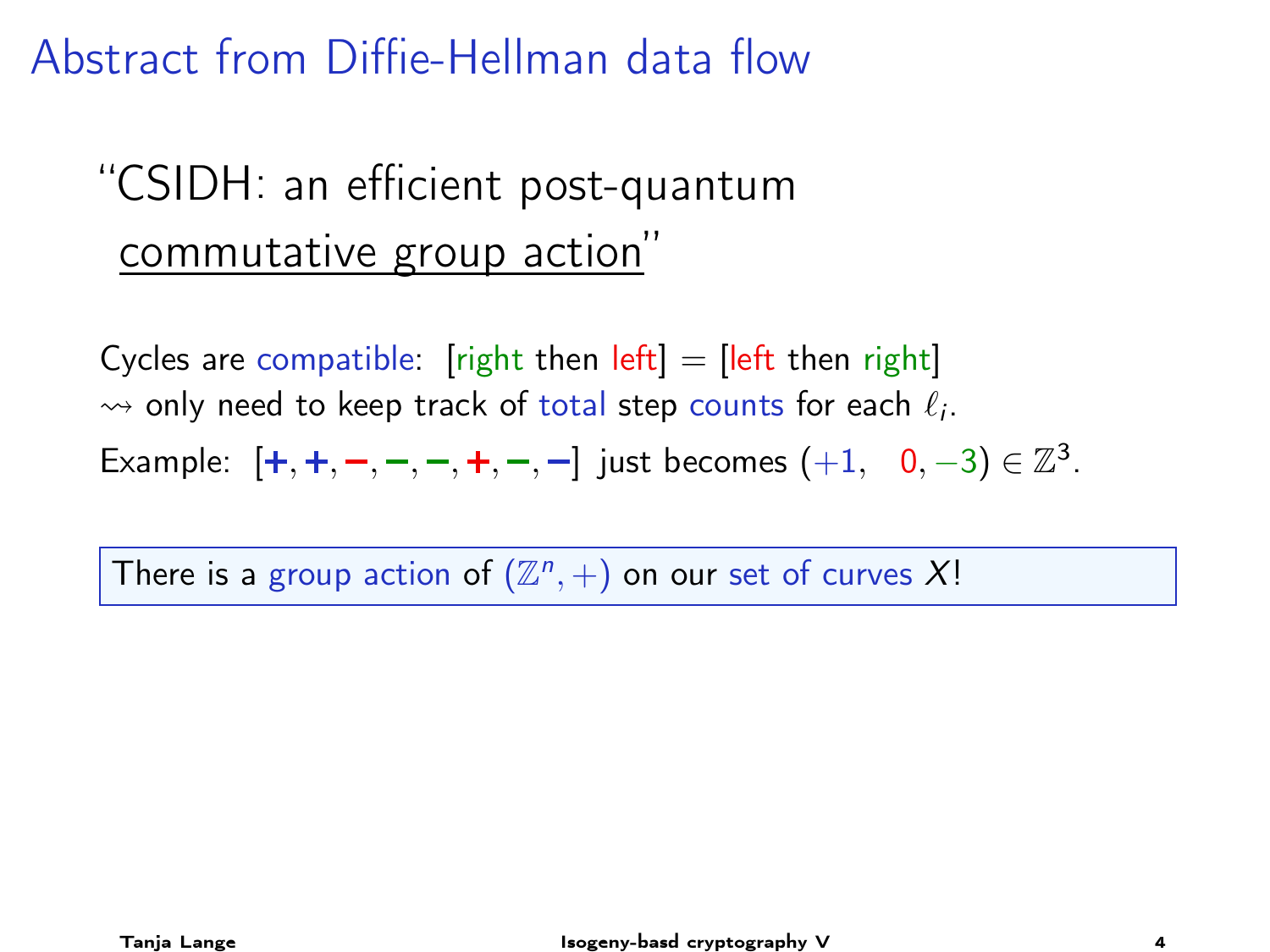# "CSIDH: an efficient post-quantum commutative group action"

Cycles are compatible: [right then  $left] =$  [left then right]  $\rightsquigarrow$  only need to keep track of total step counts for each  $\ell_i.$ Example:  $[+, +, -, -, -, +, -, -]$  just becomes  $(+1, 0, -3) \in \mathbb{Z}^3$ .

There is a group action of  $(\mathbb{Z}^n, +)$  on our set of curves X!

Many paths are "useless". Fun fact: Quotienting out trivial actions yields what y paths are useress  $\therefore$  run random random random random random random random random random random random  $cl(\mathbb{Z}[\sqrt{-p}]).$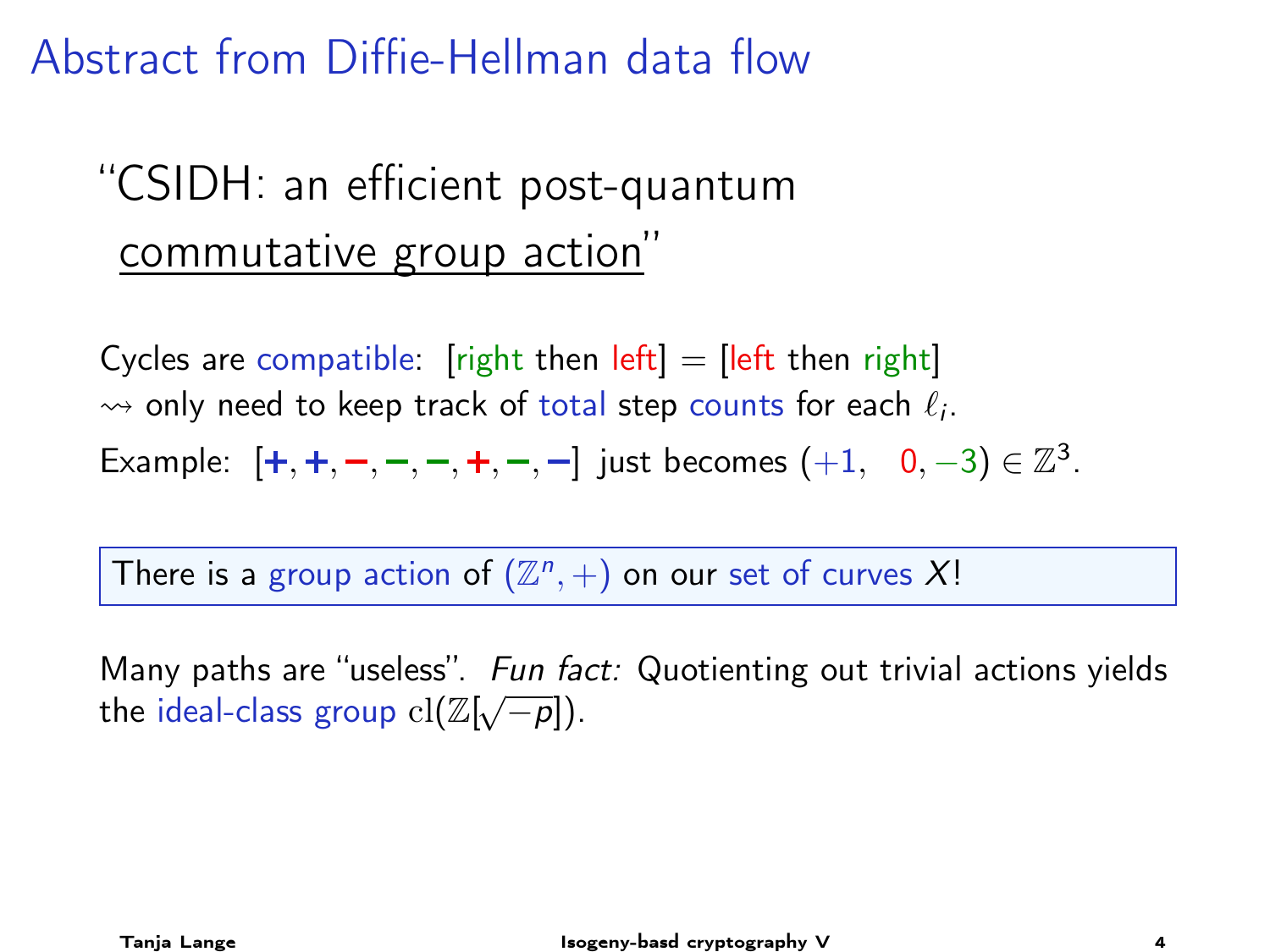### Cryptographic group actions

Like in the CSIDH example, we generally get a DH-like key exchange from a commutative group action  $G \times S \rightarrow S$ :

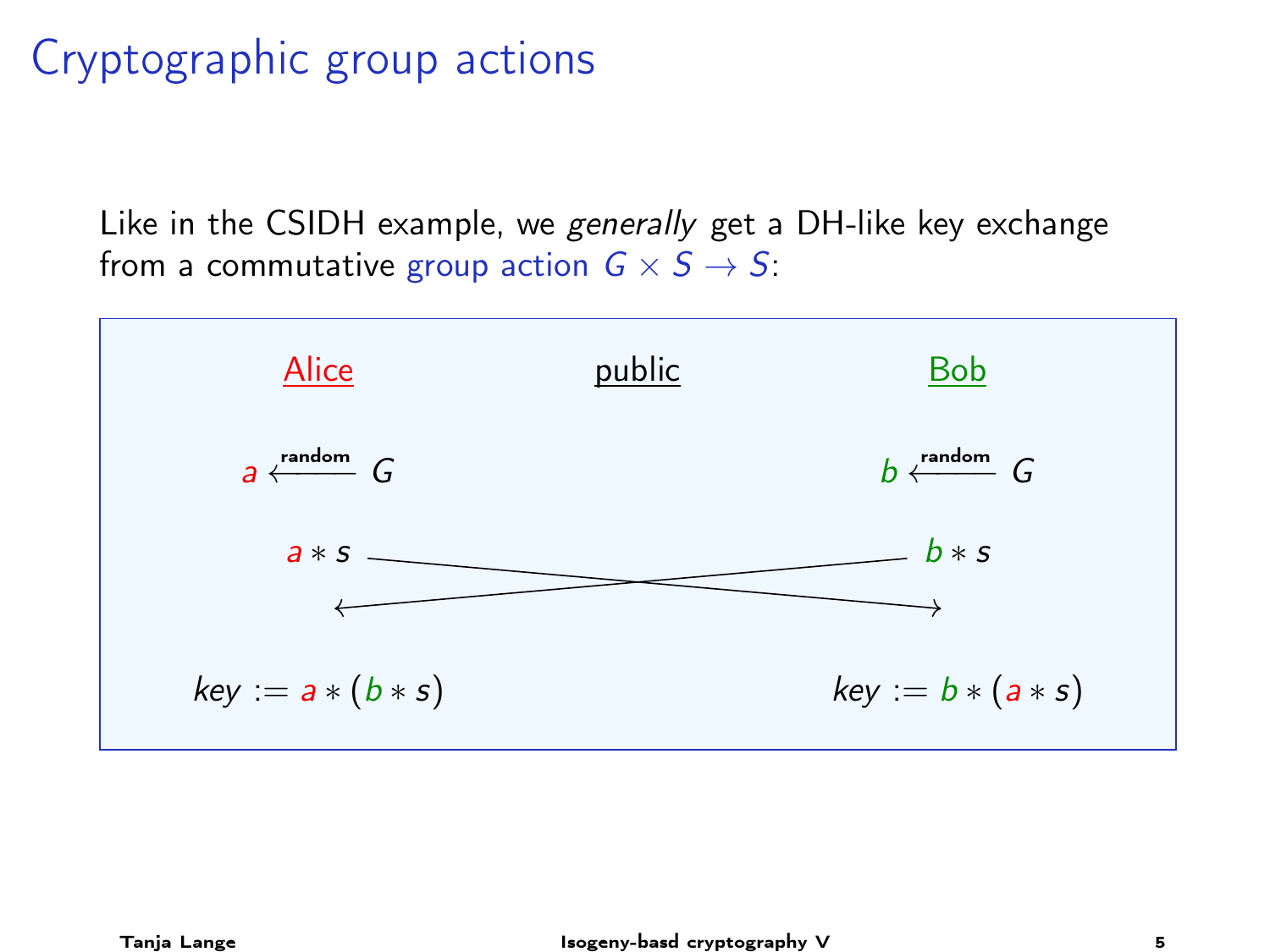#### Why no Shor?

Shor computes  $\alpha$  from  $h=g^\alpha$  by finding the kernel of the map

$$
f: \ \mathbb{Z}^2 \to G, \ (x,y) \mapsto g^x \cdot h^y
$$

For general group actions, we cannot compose  $x * s$  and  $y * (b * s)$ .

For CSIDH this would require composing two elliptic curves in some form compatible with the action of G.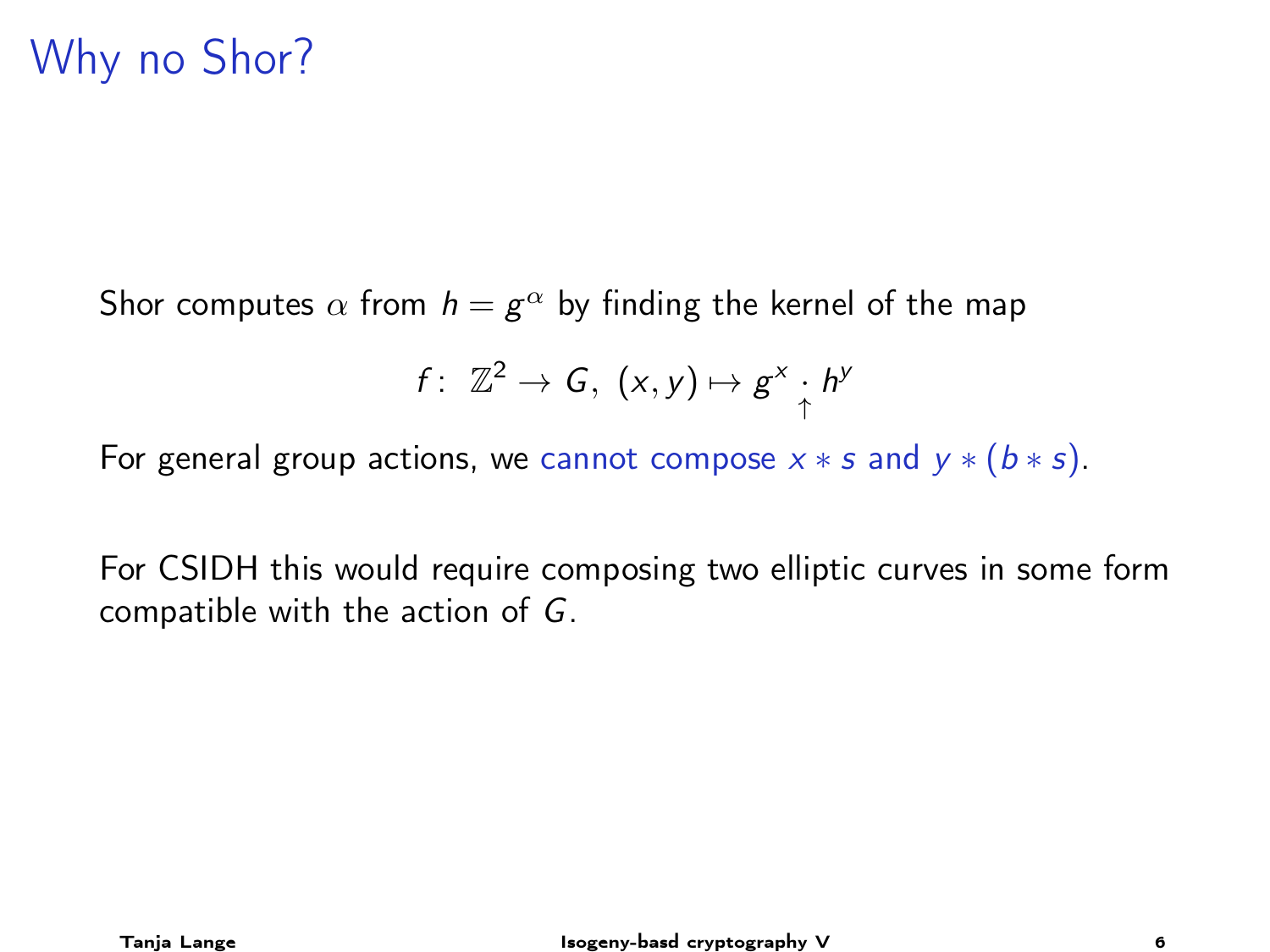#### CSIDH security

Core problem:

Given  $E, E' \in X$ , find a smooth-degree isogeny  $E \to E'$ .

Size of key space:

► of noy operations that  $\varphi \in \mathbb{F}_p$  are valid keys. About  $\sqrt{p}$  or an  $A \in \mathbb{F}_p$  are valid ke<br>(More precisely  $\# \mathrm{cl}(\mathbb{Z}[\sqrt{-p}])$  keys.)

Without quantum computer:

**► Meet-in-the-middle variants: Time**  $O(\sqrt[4]{p})$ **.** (2016 Delfs–Galbraith)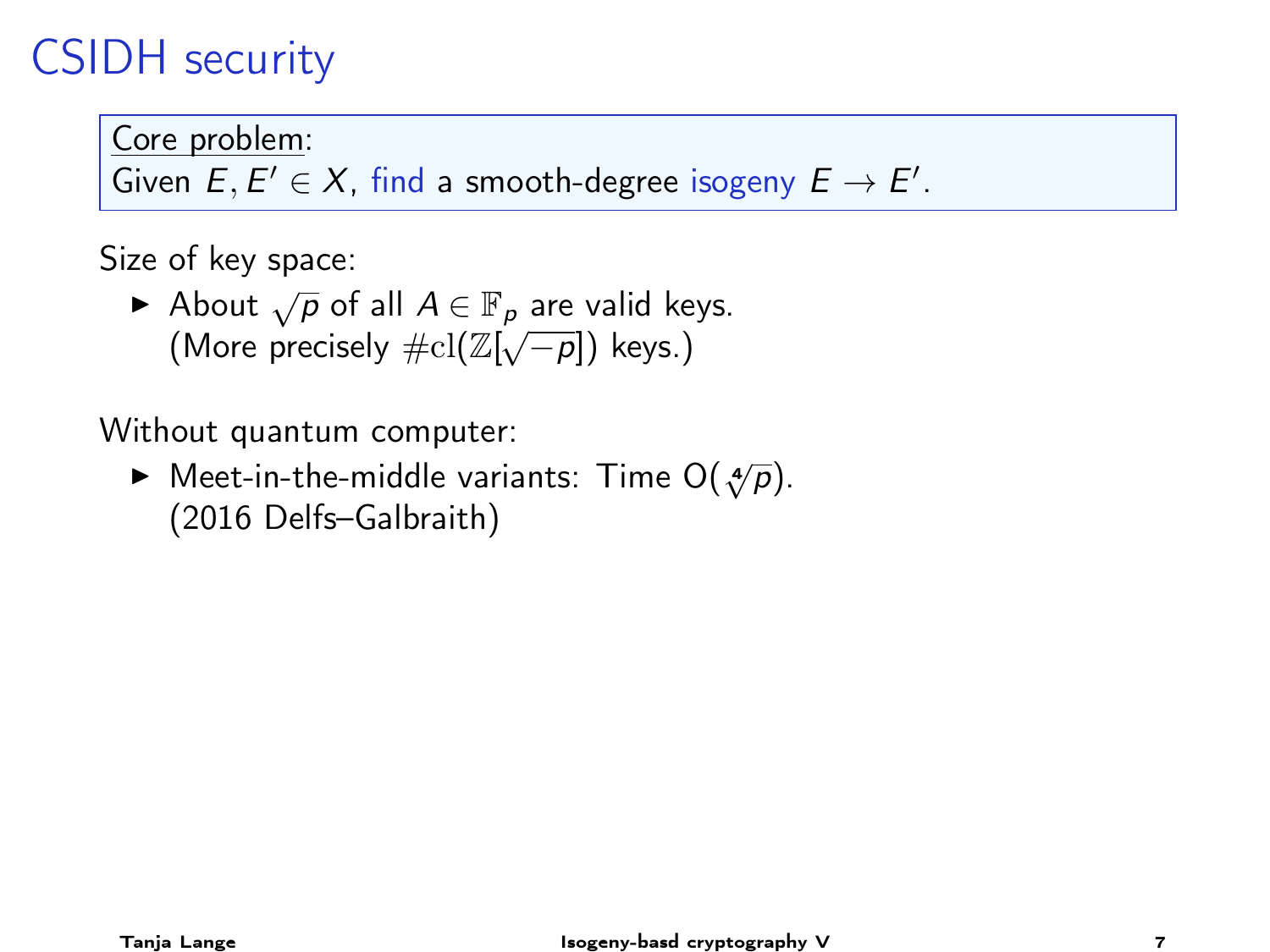#### CSIDH security

Core problem:

Given  $E, E' \in X$ , find a smooth-degree isogeny  $E \to E'$ .

Size of key space:

► of noy operations that  $\varphi \in \mathbb{F}_p$  are valid keys. About  $\sqrt{p}$  or an  $A \in \mathbb{F}_p$  are valid ke<br>(More precisely  $\# \mathrm{cl}(\mathbb{Z}[\sqrt{-p}])$  keys.)

Without quantum computer:

**► Meet-in-the-middle variants: Time**  $O(\sqrt[4]{p})$ **.** (2016 Delfs–Galbraith)

With quantum computer:

- $\triangleright$  Abellian hidden-shift algorithms apply (2014 Childs–Jao–Soukharev)
	- $\blacktriangleright$  Kuperberg's algorithm has subexponential complexity.

CSIDH security:

 $\blacktriangleright$  Public-key validation:

Quickly check that  $E_A : y^2 = x^3 + Ax^2 + x$  has  $p + 1$  points.

Tanja Lange Isogeny-basd cryptography V 7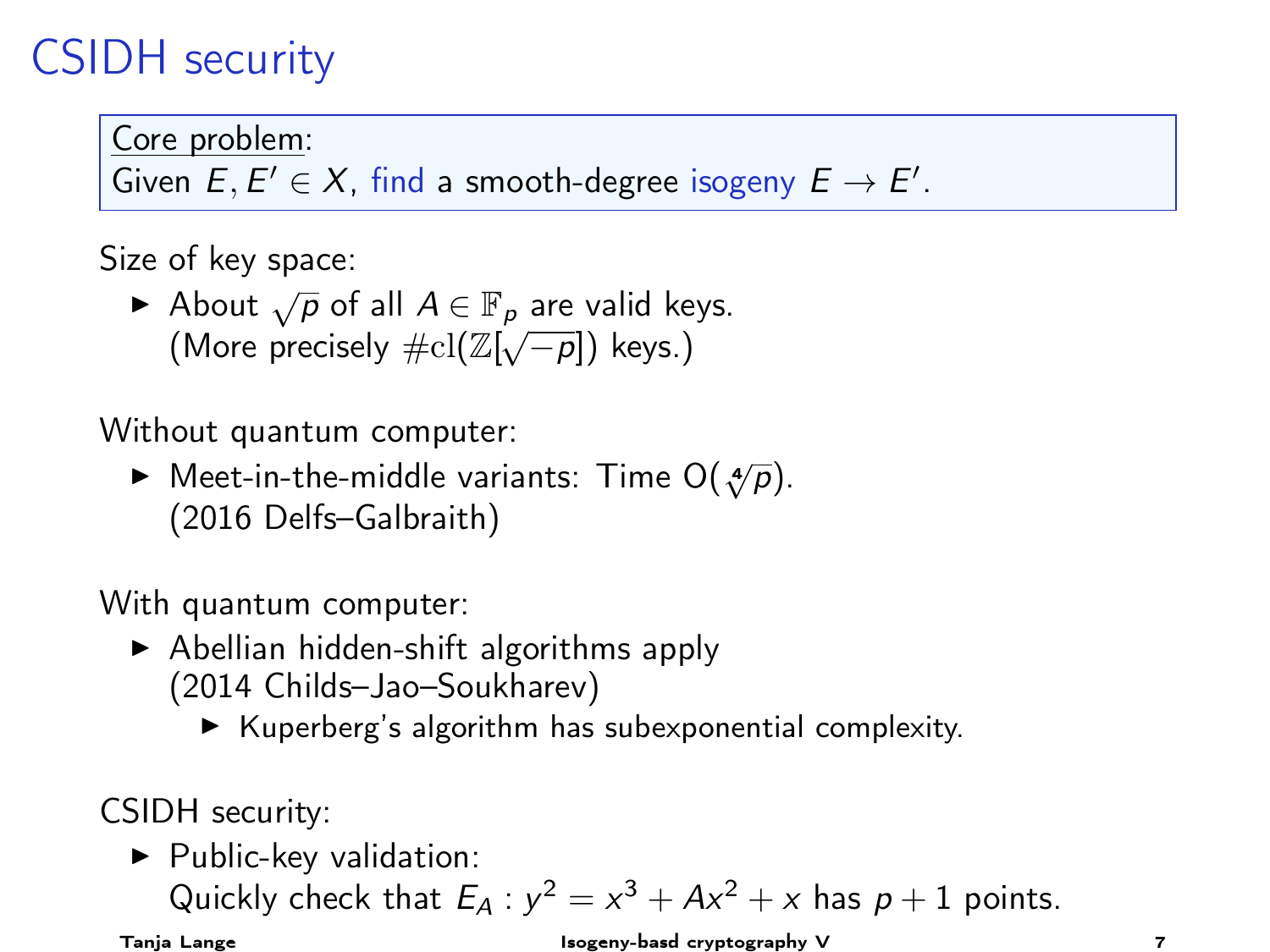#### CSIDH-512 <https://csidh.isogeny.org/>

Definition:

- ▶  $p = 4 \prod_{i=1}^{74} \ell_i 1$  with  $\ell_1, \ldots, \ell_{73}$  first 73 odd primes.  $\ell_{74} = 587$ .
- ► Exponents  $-5 < e_i < 5$  for all  $1 < i < 74$ .

Sizes:

- $\triangleright$  Private keys: 32 bytes. (37 in current software for simplicity.)
- $\blacktriangleright$  Public keys: 64 bytes (just one  $\mathbb{F}_p$  element).

Performance on typical Intel Skylake laptop core:

- $\blacktriangleright$  Clock cycles: about  $12 \cdot 10^7$  per operation.
- $\triangleright$  Somewhat more for constant-time implementations.

Security:

 $\blacktriangleright$  Pre-quantum: at least 128 bits.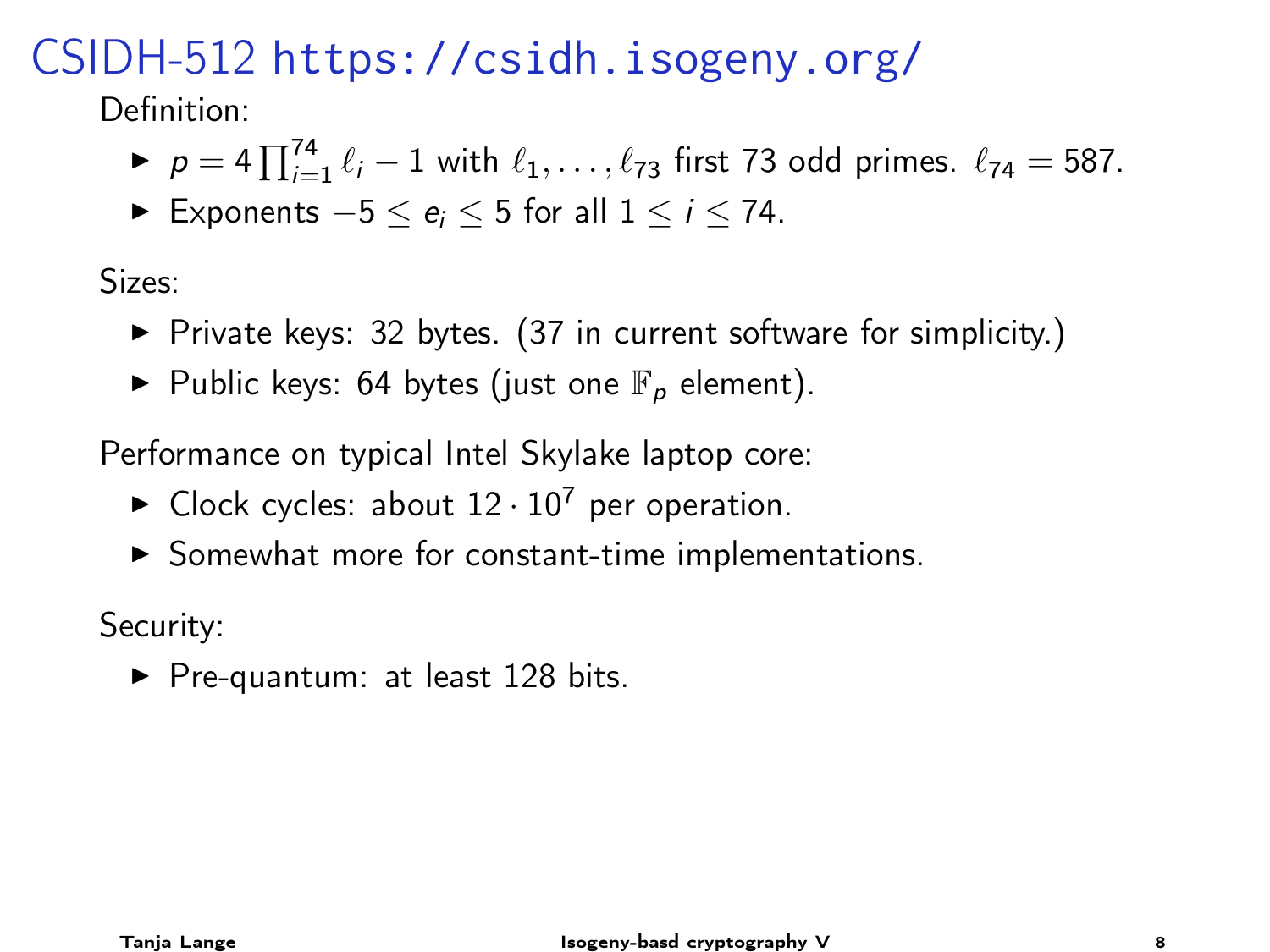#### CSIDH-512 <https://csidh.isogeny.org/>

Definition:

- ▶  $p = 4 \prod_{i=1}^{74} \ell_i 1$  with  $\ell_1, \ldots, \ell_{73}$  first 73 odd primes.  $\ell_{74} = 587$ .
- ► Exponents  $-5 < e_i < 5$  for all  $1 < i < 74$ .

Sizes:

- $\triangleright$  Private keys: 32 bytes. (37 in current software for simplicity.)
- $\blacktriangleright$  Public keys: 64 bytes (just one  $\mathbb{F}_p$  element).

Performance on typical Intel Skylake laptop core:

- $\blacktriangleright$  Clock cycles: about  $12 \cdot 10^7$  per operation.
- $\triangleright$  Somewhat more for constant-time implementations.

Security:

- $\blacktriangleright$  Pre-quantum: at least 128 bits.
- $\blacktriangleright$  Post-quantum: complicated. Recent work analyzing cost: see <https://quantum.isogeny.org>. Several papers analyzing Kuperberg. (2018 Biasse–Iezzi-Jacobson, 2018-2020 Bonnetain–Schrottenloher, 2020 Peikert) <https://csidh.isogeny.org/analysis.html>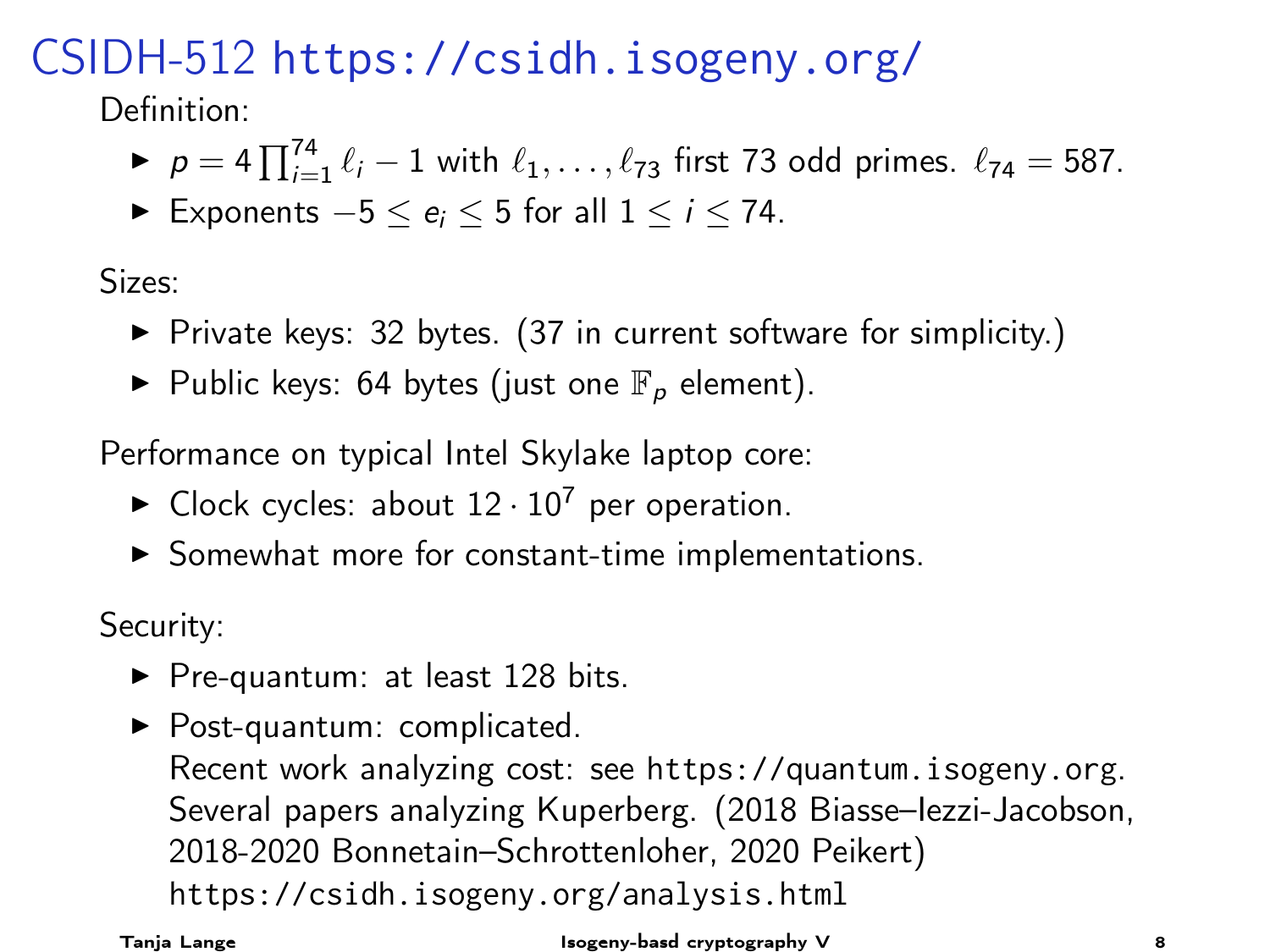Kuperberg's algorithm consists of two components:

- 1. Evaluate the group action many times. ("oracle calls")
- 2. Combine the results in a certain way. ("sieving")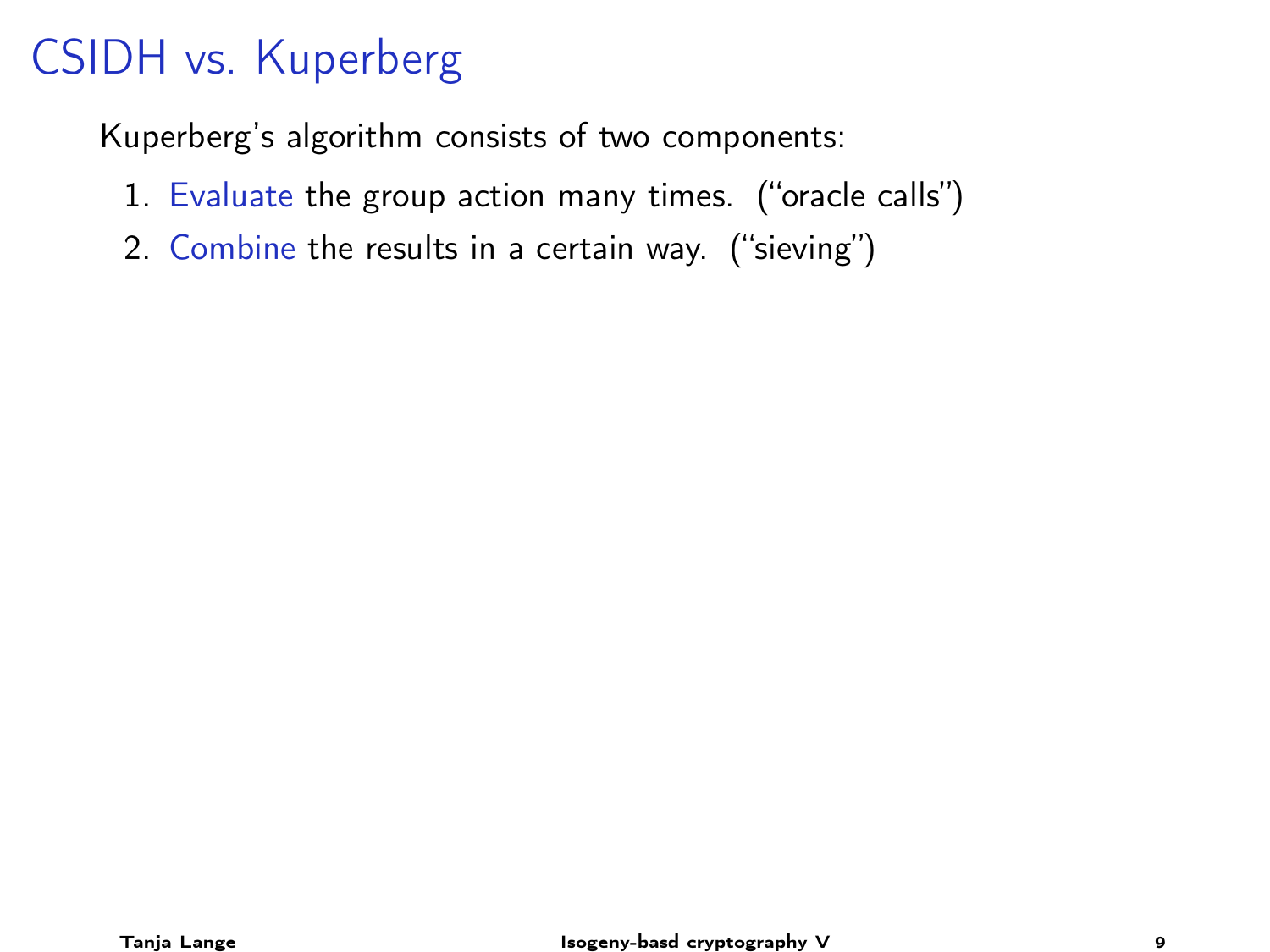Kuperberg's algorithm consists of two components:

- 1. Evaluate the group action many times. ("oracle calls")
- 2. Combine the results in a certain way. ("sieving")
- $\triangleright$  The algorithm admits many different tradeoffs.
- $\triangleright$  Oracle calls are expensive.
- $\blacktriangleright$  The sieving phase has classical and quantum operations.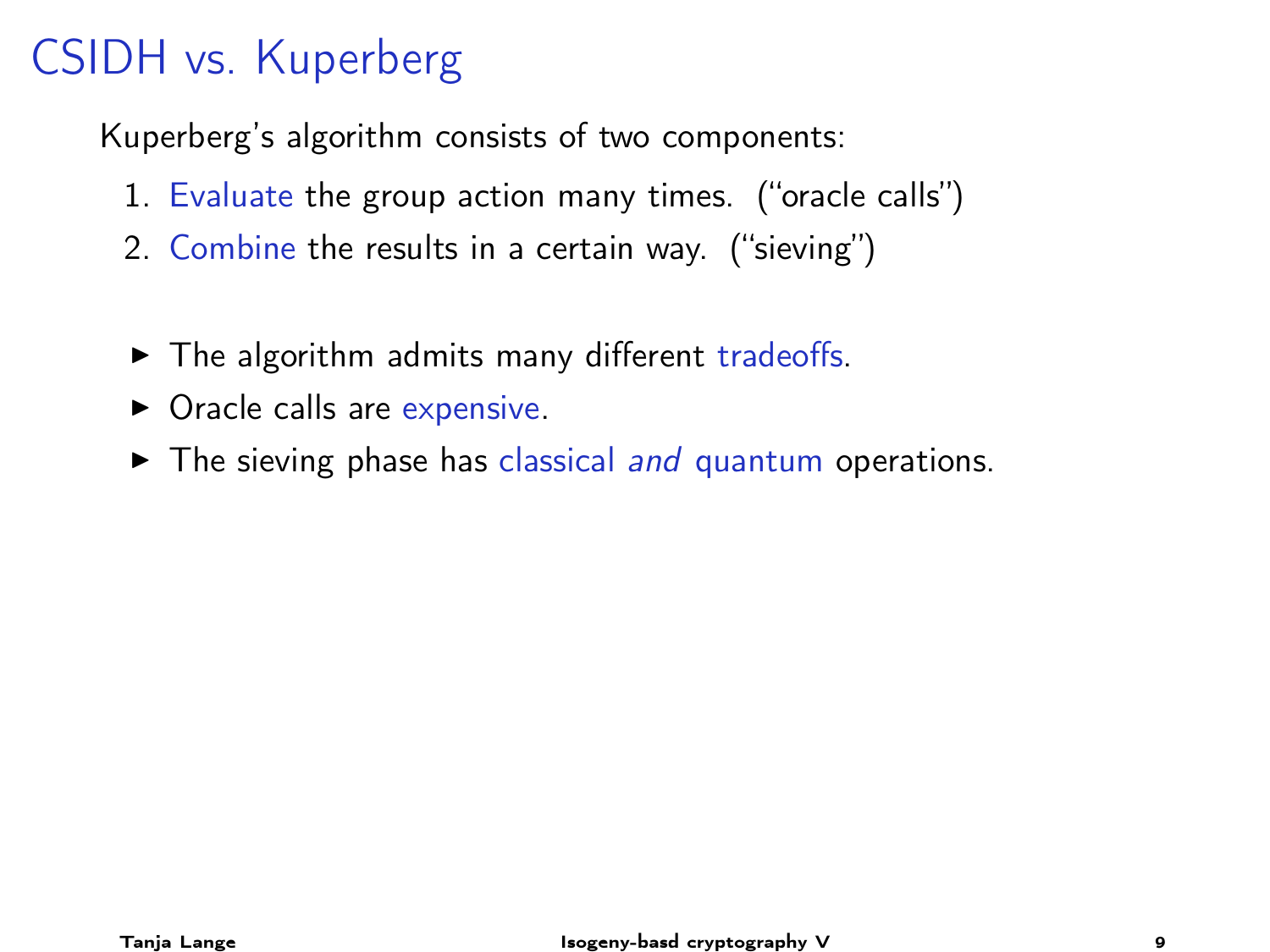Kuperberg's algorithm consists of two components:

- 1. Evaluate the group action many times. ("oracle calls")
- 2. Combine the results in a certain way. ("sieving")
- $\triangleright$  The algorithm admits many different tradeoffs.
- $\triangleright$  Oracle calls are expensive.
- $\blacktriangleright$  The sieving phase has classical and quantum operations. How to compare costs?

(Is one qubit operation  $\approx$  one bit operation? a hundred? millions?)